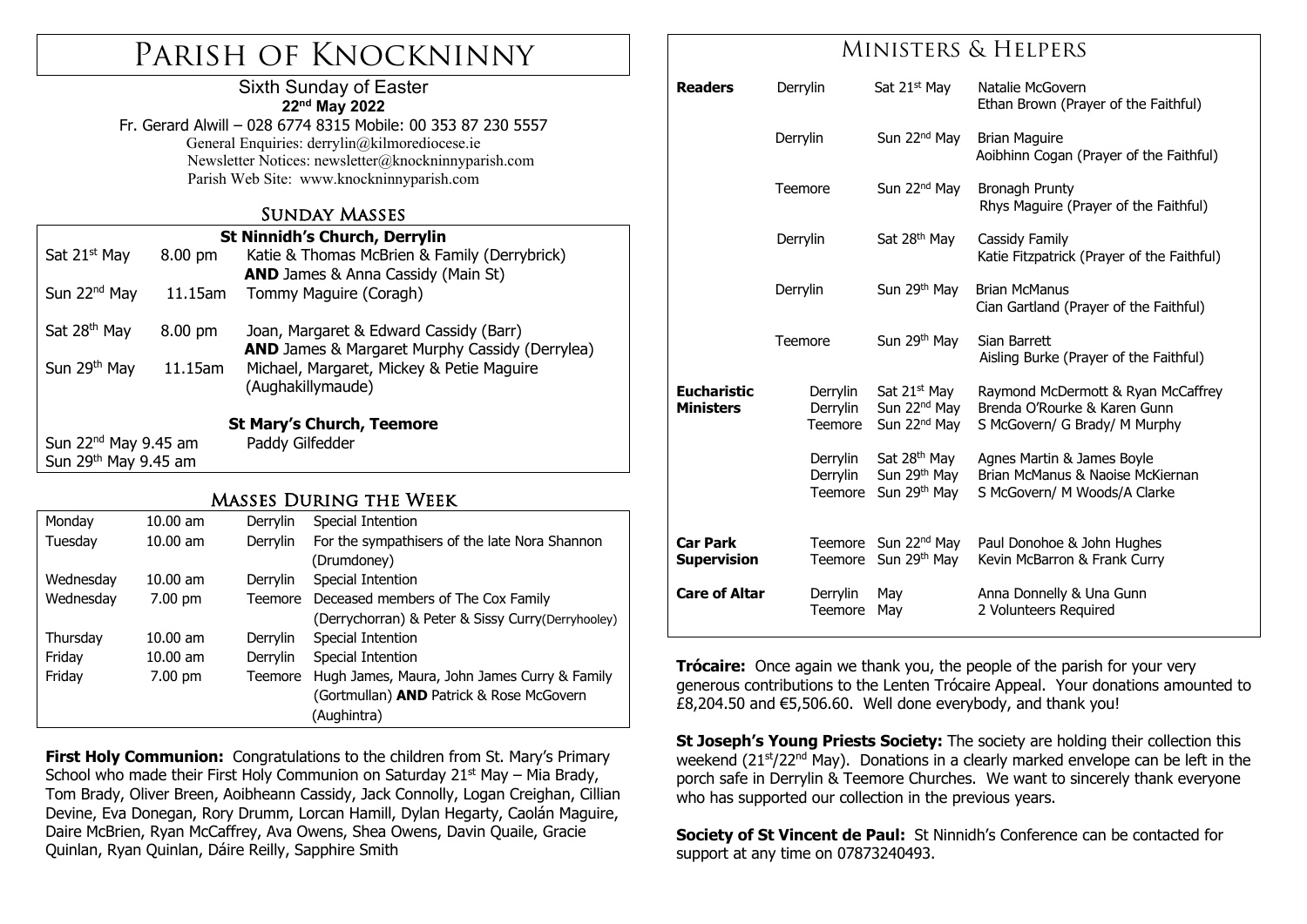**Kilmore Diocese Apostolic Society:** The society are having a Fundraising draw each Month for one more year, to raise funds for the Missions each Branch in the Diocese have 20 tickets to sell. 1st Prize €200 2nd €100 also two additional prizes of €50 with great chances to win! Tickets €50 each. First draw will take place in the Pastoral Centre, Cavan on Friday 24th June and monthly thereafter. Please support and buy a ticket. Contact Mary Rose on 67748479 or Anne on 67748724.

**Teemore Women's Group**: Talk on townlands by Fiona Crudden (FODC) on June 21st. Name & townland to be given by June 1<sup>st</sup> to assist Fiona in her pre-talk research. Evening meal at Knockninny Hotel on Thursday 9<sup>th</sup> June. Visit to social farm on June 15<sup>th</sup>. Day trip to Hill of O'Neill & Ranfurly House on Tuesday 28<sup>th</sup> June. Names for all outings due by June  $1<sup>st</sup>$ .

**Clachan Court** Coffee morning continues on Tuesday from 10.30. The Knitting & Crochet group continues on Thursdays. Chiropodist Jayne Orr returns Tuesday the 24th May. To make an appointment contact 00353719851772.

**Big Drive-in Bingo** at St Ninnidh's Parish Centre on Friday night @ 8.30pm. Great Prizes and Jackpot of £3250 to be won 45 calls or less.

**Tiny Tots Parent & Toddler Group Derrylin** meet on Thursday mornings from 10am until 11:30am at St. Ninnidh's Parish Centre. Parents and carers of 0–4 year olds are welcome to attend. Register with us on our Tiny Tots Facebook page.

**'Derrylin: The Place and The People' by Packie Gilleece** is available to buy for a limited time. Delve into Derrylin's rich history, discover its colourful characters, reminisce of memorable days gone by and enjoy looking at the many photos featured in this book. Book is £20 & can be purchased in the parish office Mon - Thurs 10am -1pm. Cash only. Last opportunity to buy this historical book.

**Relics of St**. **Oliver Plunkett** will visit The Conaty Chapel of the Kilmore Diocesan Pastoral Centre, Cavan, on Tuesday 7 June. They will arrive at the Centre at 10am and will be available for veneration until 10pm. There will be a Mass in the Chapel at 1:15pm (to be offered for those doing exams at this time), another at 5:45pm, and a third at 8pm. There will be opportunities for Confessions throughout the day. Petitions/Donations may be sent to the St. Oliver Plunkett Novena, Kilmore Diocesan Pastoral Centre, Cullies, Cavan H12 E5C7. All are welcome! Please contact the Centre on 049 437 5004 for more information.

#### **Knockninny Gaels**

Membership registration deadline is  $27<sup>th</sup>$  May. All players must be registred on Foireann before they return to play & training.

#### **Derrylin O'Connell's**

Lotto: 13<sup>th</sup> May 2022 Lotto Results: 1, 13, 21, 23. Jackpot won by Patricia Flanagan, Coragh Next week's Jackpot is £3000. Play locally or online at Klubfunder.com

**Club Development –** Club Development Meeting on Sunday 22nd May @ 5pm in St. Ninnidh's Primary School

# Knockninny Parish **NEWSLETTER 22nd May 2022 Sixth Sunday of Easter**

The month of May sees students in second and third level making their final preparations for key academic examinations such as the GCSEs, A Levels and end of year college exams.

The end of the year can be a challenging and stressful time for all ages of students. The pressure mounts, exams approach, the schedules fill up, and the to-do lists are never-ending. It can seem daunting and overwhelming, or even impossible to get through. Testing season causes anxiety and students begin to place their value on an exam grade. The truth is, though, God is always with us, always fighting for us, and is always faithful to us. In our success and our struggles at school, the Lord never fails us and never gives up on us.



### Prayer for Successful Testing and Exams

Lord Jesus,

You know that I am very anxious about the tests and exams that I have to face very soon,

and ask that You would calm my anxious, clouded thoughts.

Please calm these nerves that I have, and let me rest in You always.

I pray that as I enter the exam, that You will fill my heart with perfect peace that only comes from You.

Please also give me clarity of thought, and prompt my mind to remember all the things that I have studied.

Give me the wisdom and the ability to transfer my thoughts to paper. It's in Your precious name I pray,